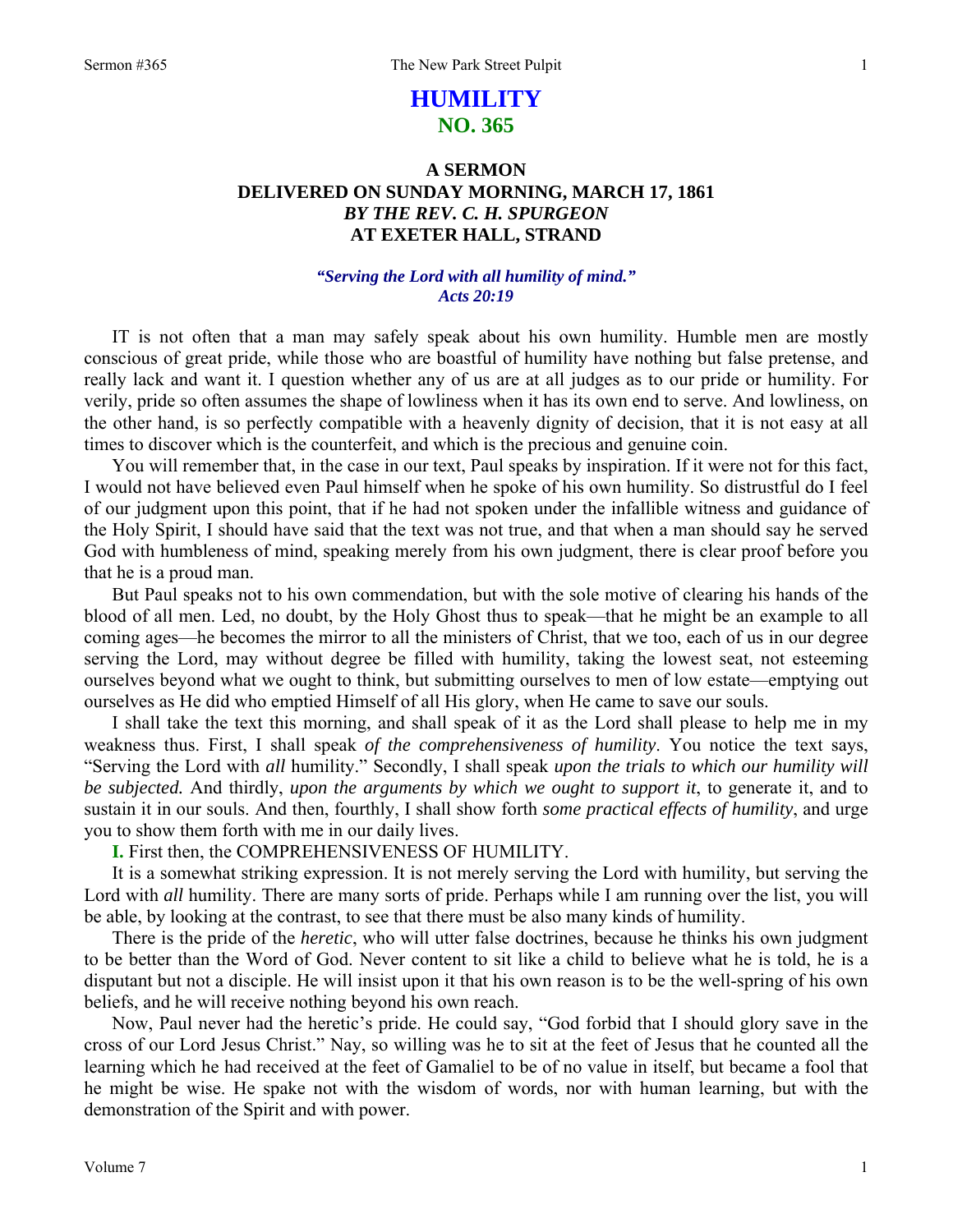There is next the pride of the *Papist*, who attaches merit to his own works, and hopes to win heaven as the reward of his own doings. From this Paul was totally free. He had humility, which is the very contrast of it. Often did he say, when speaking of himself, "Yet not I, but Christ." He learned to count his righteousness as filthy rags, and all his former doings were to him but dross and dung that he might win Christ and be found in Him.

Next there is the pride of the *curious*. The man who is not content with simplicities, but must pry into mysteries. He would, if he could, climb to the eternal throne, and read between those folded leaves, and break the seven seals of the mysterious book of destiny. You know well our apostle has many things in his writings which are hard to be understood, yet he uttered them because of the Spirit.

And you never meet with any attempt in the apostle's writing—as you do in the preaching of some ministers, as you do in the conversation of some professors—to reconcile predestination with free will. He was quite content to preach to men as free agents, and exhort them to repent. Quite willing to speak of God as working in us to will and do of His good pleasure, while we also work out our own salvation with fear and trembling.

Paul was never curious to find out where the lines of truth met. He was perfectly content to take his doctrine from his Master's Spirit, and leave the old wives' fables, and endless genealogies, and disputings, and questionings, to those who had no better guests to entertain.

Again—there is the pride of the *persecutor.* The man who is not content with his own notions, but would hunt to death another. The pride which suggests that I am infallible, and that if any man should differ from me—the stake and the rack would be the due deserts of so great a sin against so great a person as myself.

Now, the apostle ever acted towards those who were without with the greatest wisdom and kindness, and though full often he was beaten with rods, or subjected to false brethren, and hailed before the magistrates, I think he had none of the spirit of Elijah that would bring down fire from heaven upon any man. He was kind, and had that charity which suffers long, and hopes all things, and endures all things, and believes all things. In this, too, you have an instance of *all* humility. He had the humility of a man of generous spirit.

And there is the pride of the *impenitent* man who will not yield to God. He says, "I am free. I was never under dominion to any. My neck has never felt the rein, my jaw has never felt the bit." Not so our apostle. He was ever humble, teachable, and filled even to sorrowfulness with a sense of his own unworthiness. "Oh, wretched man that I am," he said, "who shall deliver me from the body of this death?"

Far enough was he from rebellion against the Most High God, for he would sit at the feet of Christ and learn, ay, and he would lie at the foot of the throne in dust and ashes, and confess himself to be the very chief of sinners, and less than the least of all the saints. I think you will very soon learn from the contrast I have presented to you, what the apostle meant when he said, "in *all* humility."

There are many sorts of pride. There are many sorts of humility too. The apostle had them all, or rather they were blended together in a sweet mixture in his daily preaching and conversation. I hope this morning to give you a clearer view of the comprehensiveness of humility, I will put it to you in another shape.

Some of the old writers, who like to use terms to sound very much alike, say, There is a *proposed*  humility or humility before the service of God. There is an *opposed* humility, or humility during the service of God, which continues under trial. And there is, thirdly, an *imposed* humility, when the soul, conscious of sin during the act, imposes upon itself the task of bending before God and offering repentance for its sin.

Not caring much for these terms, because I think that old writers went out of their way to make them, I will be content with the substance. There is humility *before* serving God. When a man lacks this, he proposes to himself his own honor and his own esteem in serving God. How easy is it for us to preach

2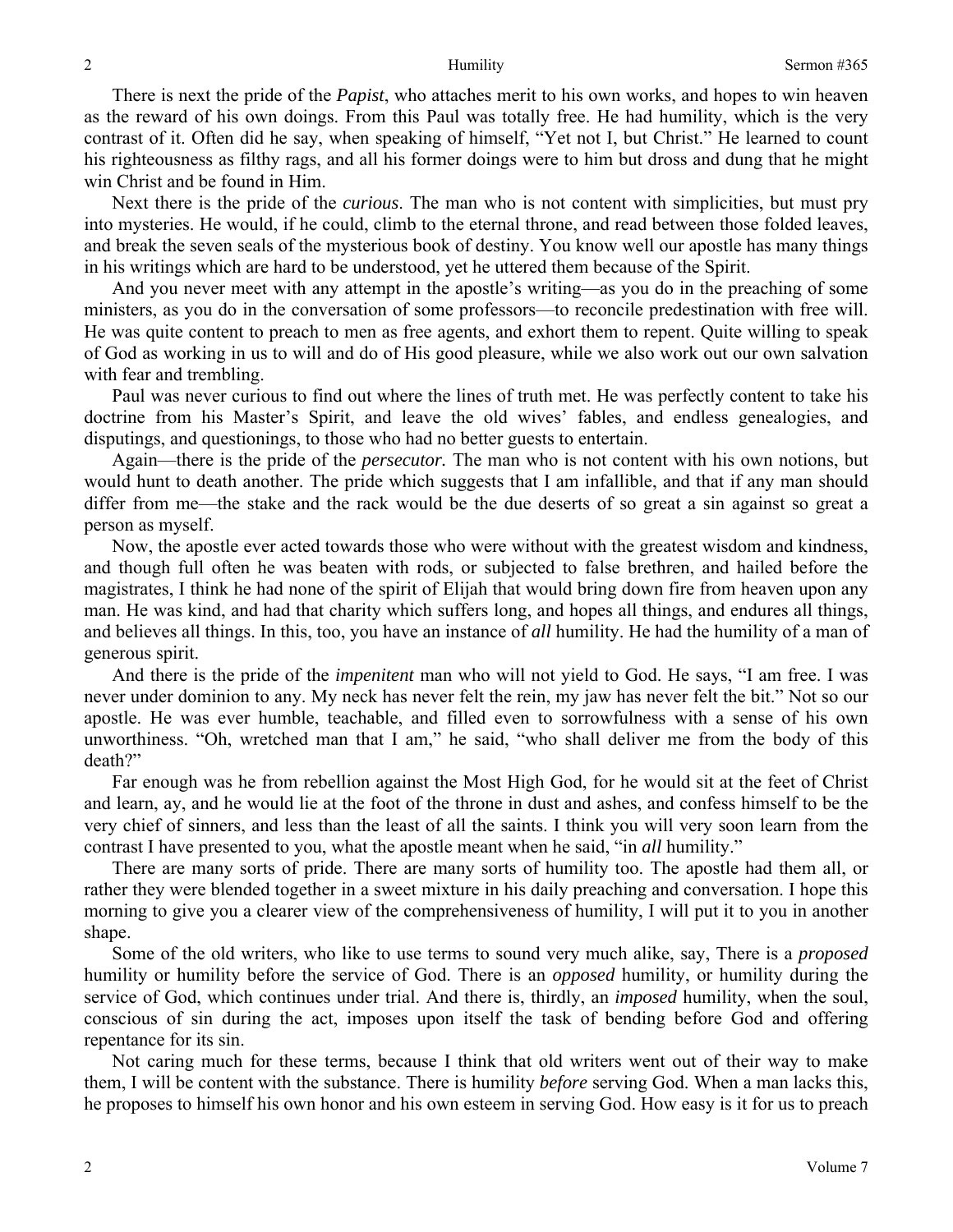a sermon, having our eye upon our hearers, hoping that they will be satisfied with us, and will say, "He spoke right well—the man is an orator. He is eloquent."

Ay, and how easy it is to propose to please yourself so that you may be able to say as you come down from the rostrum, "I have not failed today in my own judgment and I am satisfied with myself." This is pride before service, and it will mar everything. If we do not come to God's altar humbly, we cannot come acceptably. Whether we preach or pray, or give alms, or whatever we do, it is needful that we bend exceedingly low before we enter upon the work. For if not, self-seeking, self-glorifying will lie at the bottom of all, and God neither can nor will accept us.

Look at too many Christians! How little of that *humility before service* they have. They will pick that position in the church which will give them the most honor. And if there be work to do which will confer no position upon them, they leave that to others. If you require a man to occupy an honorable position in the church, you can find scores. But if you need one who shall be a menial in the house of God—who shall be the least in God's heritage—how difficult to find an individual.

We are so pleased with the glitter of publicity, and the glory of man's esteem, that I doubt not, in us all there is some tinge of choosing our position for the honor's sake, rather than for God's sake. But it was never so with the apostle Paul. I think I see him now, working long past midnight making his tents, taking stitch after stitch with his needle through the hard canvas, working away to provide for his own individual needs, because an ungracious people held back the laborer's reward.

Then, I see that tent maker going into the pulpit with his hands all blistered with his hard work, rough and callous as a laborer's hands. You would say of him at once, in getting up to speak, *that* man never proposes to himself the praises of his hearers. He is not like the Grecian orator who will go anywhere to get a clap, turn aside to tell any tale, or to preach anything if he can but excite his audience to say, "He is an orator. Let us write him down among the great names. Let us put the crown upon his head, and celebrate him through the midst of Greece as being the golden-mouthed man who can speak right mightily, as if the bees of Hybla had hived their honey upon his lips."

Never could you see that in Paul. You could discover at once that his solitary aim was to win souls and so to glorify Christ. Let us labor after this as a part of *all* humility.

But again—there is in the next place *humility during the act*. When a man finds that God is with him, he may be base enough to glorify himself. He may have been very humble indeed when he began the battle, but there is one enemy there at his feet, and another has just been dashed down by a blow from his right hand. The evil one whispers in his ear, "You have done well. You are doing well." And then pride comes in and spoils all.

That is a splendid Psalm which begins, "Not unto us." David thought it needful to say it twice. "Not unto us, O LORD! not unto us." Then he deals the deathblow with the other sentence, "But unto thy name be all the glory." To sing that song when you are trampling on your foes, to sing that song when you are reaping the great harvest, to sing that song when God's people are fed under your ministry, to sing that when you are going on from strength to strength, conquering and to conquer, will prove a healthy state of heart.

Nothing but the most extraordinary grace can keep us in our right position while we are serving God and God is honoring us. We are so inclined to filch His jewels from the crown, to put them on our own breasts. If we would not steal the diadem itself, yet we look with longing eye upon it as if we would like to wear it if but a single moment.

I have thought sometimes, how many Christians are like the son of Henry the Fourth, who when his father lies asleep, puts the crown on his head. You and I have done the same. We have forgotten God. He was to us as one that sleeps, and we began to put the crown on our own head. Oh! fools that we were! Our time for crown-wearing has not come. We do but anger our Father, and bring grief into our spirits when we think of crowning ourselves instead of crowning Him—worshipping our own image instead of bending before the Lord God JEHOVAH.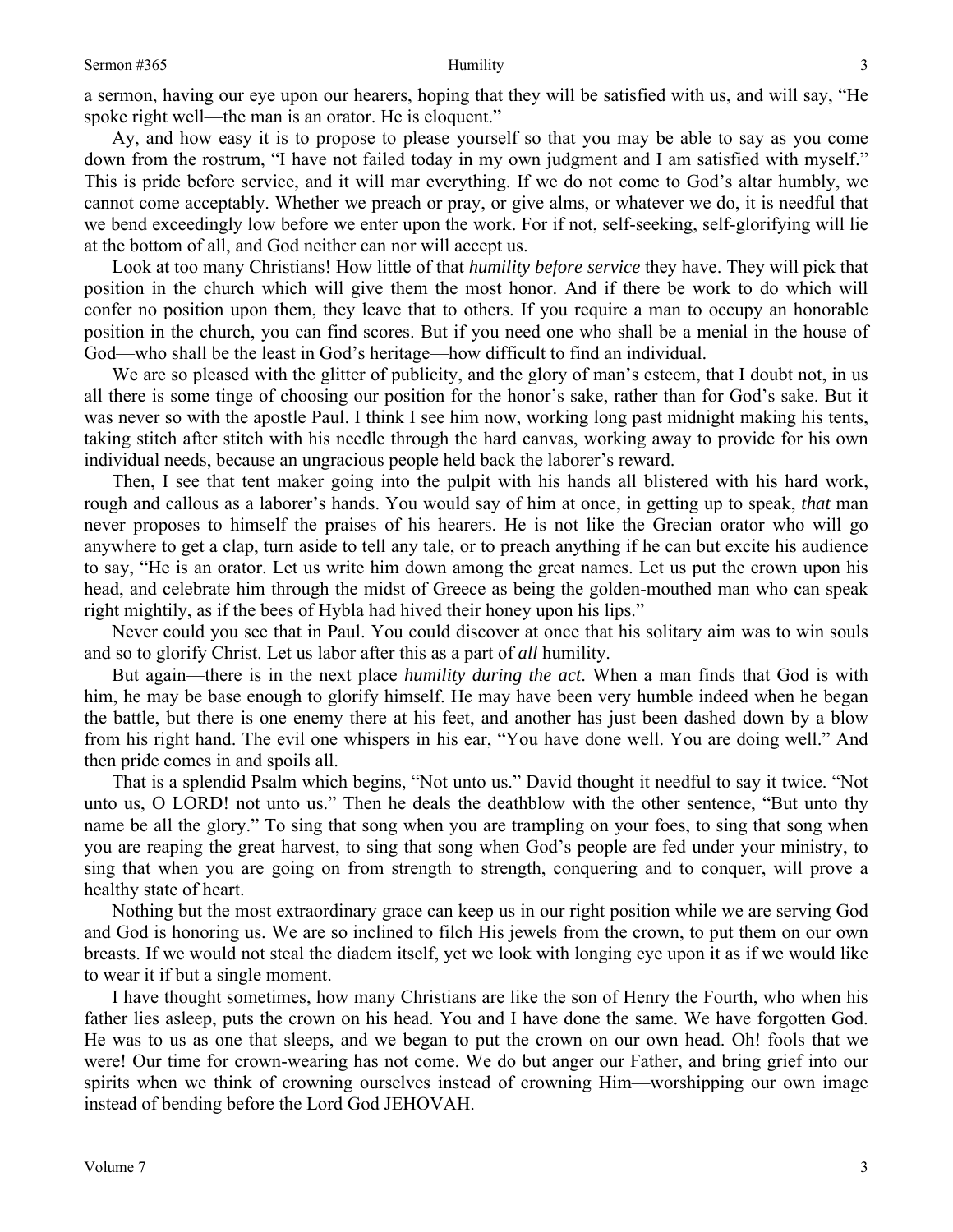Christian men and women, and especially you, O my own soul, let us take heed that while serving God we serve Him as the angels do who with twain cover their faces, with twain cover their feet, while with twain they fly upon His errands.

Then, there is another kind of humility to make up all humility—*humility after the service is done*. In looking back upon success achieved, upon heights attained, upon efforts which have been blest, it is so easy to say, "My right hand and my mighty arm have gotten me the victory." Men generally allow their fellow creatures some little congratulation. Can a man *con*gratulate you without admitting that you may gratulate yourself?

Now there is respect and honor to be given to the man of God who has served his race and his Master. By all manner of means, let the names of Luther, and Calvin, and Zwingli, be held in honor. Has not God Himself said it?—"The righteous shall be had in everlasting remembrance." It were wrong in us if we did not honor God's servants, for it would seem as if we dishonored the Master.

But it will never do for the servant of God to honor himself. After his work is done, he must lay his head upon his death pillow, saying, "I am not worthy of the least of all Thy mercies! What am I, and what is my father's house, that Thou hast brought me hitherto? I am, having done all, but an unprofitable servant. I have not even done as much as it was my duty to have done."

Sabbath school teachers, tract distributors, visitors of the sick, you that feed the hungry and clothe the naked—specially you deacons and elders, ministers of the church—see to it that you never, when your work is done, speak of yourselves or of your work. No, your brethren, even if you speak in humble terms apparently, will soon find when you talk much of what you do, that you are proud of it. You may think that you have misled them, but you certainly have not. Much less have you deceived your God. Take care that you put your finger on your own beauty.

When you are painting another man, imitate Apelles who drew Alexander with his finger upon the scar. But when you are painting yourself, put your finger over your choice beauty, for depend upon it that the hiding finger of your modesty will be more beautiful than the beauty you conceal. Labor, then, for God's sake, for the church's sake, for your own sake, to serve the Lord with all humility—humility before the act, humility during the service, and humility when all is done—"Serving the Lord with all humility of mind."

**II.** But secondly, the TRIALS OF HUMILITY or the dangers through which humility has to pass.

And first and foremost, one of the trials to which humility will be exposed is the possession of great ability. When a man has seven talents, he must recollect that he has seven burdens, and he that has ten, if he has more than others, should feel that he has ten times any other man's burden of responsibility—and therefore he should be bowed down.

Let a man feel that he possesses more power than another, more eloquence, more mental acumen, more learning, more imagination, and he is so apt to sit down and say, "I am something. I am somebody in the church." Ay, one may indeed speak with solemnity here. It is so ridiculous for us to ever boast of any talents which God has given us.

It is as though the debtor in the jail should say, "I am a better man than you, for I am in debt ten thousand pounds, and you only a hundred." The more we have, the more we owe, and how can there be any ground for boasting there? A man might as well be proud because he is six feet high, while another is only five feet six inches, as be proud that he has ten talents, while another has only five. We are what God has made us, as far as gifts are concerned.

If the Lord said to Moses, "Who hath made man's mouth?" because Moses said he was of stammering speech, you may say that to yourselves if you can speak well. Or if you act well, "Who hath made man's arm?" Or if you think well, "Who hath made man's brain?" The honor never can be to the thing itself, but to that Mighty One who made it what it is. Great talents make it hard for a man to maintain humility.

Shall I surprise you when I say that little talents have precisely the same effect? I have seen in my short time some of the biggest men I ever set my eyes upon who were the smallest insects that were ever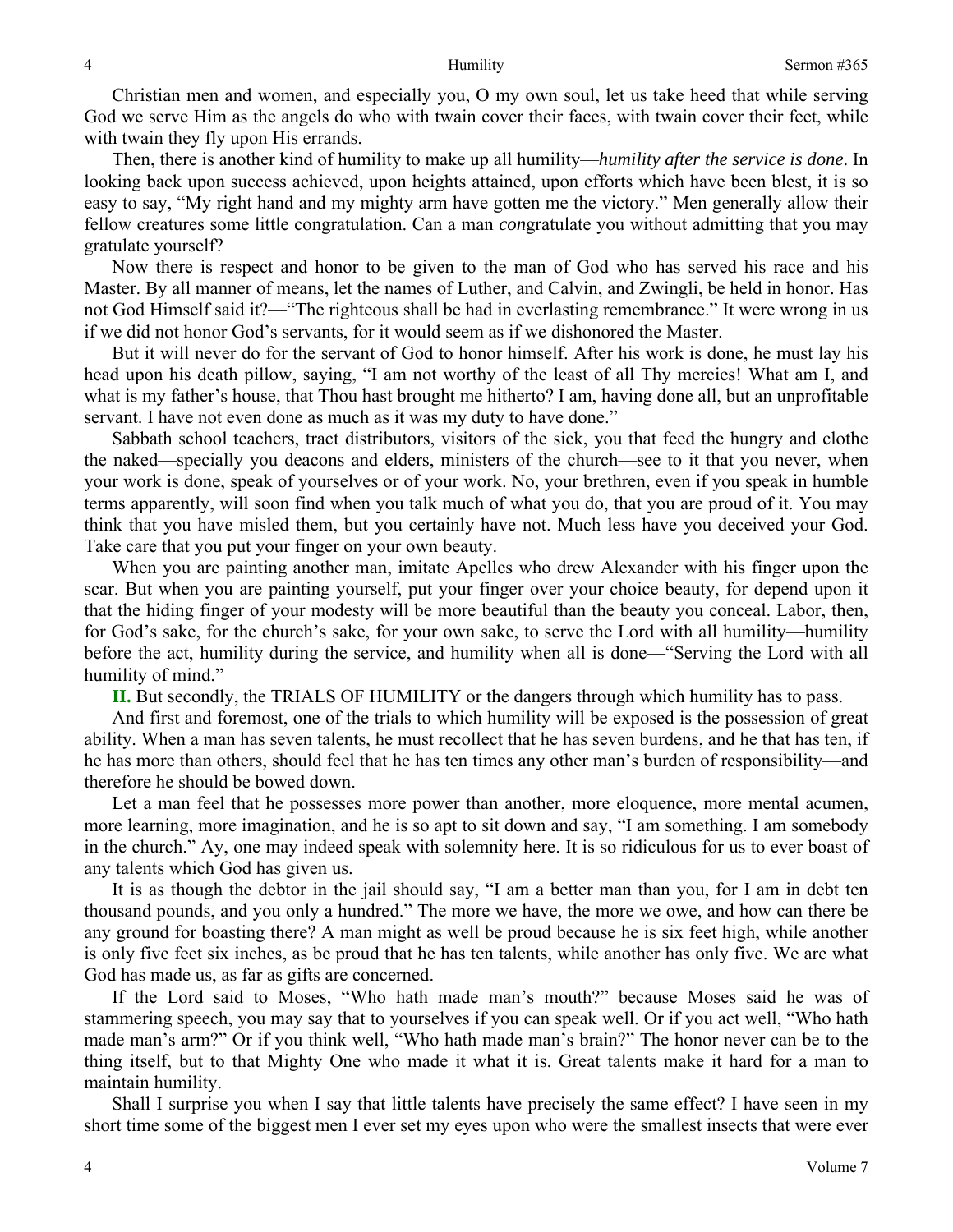### Sermon #365 Humility

subjected to the microscope. Some great men in the pulpit too—stately, dignified, magnificent, majestic—men of whom a fortune could have been made outright if you could but have bought them at their proper value and sold them at what, in their opinion, they were worth. Men who were only fit to be bishops—they never could have been the inferior clergy—a curate's place would have been utterly insignificant.

For to have been a tent-maker, or an ordinary preacher like Paul, would have been far beneath their level. They always have the idea that they were born on a very fortunate day, and that the world owes them the utmost consideration and respect merely for their doing human beings the honor of living in the midst of them, though there is nothing very much they have ever done.

Now little talents often make a man proud. "There," says he, "I have but a trifle in the world, I must make a flare with it. I have but one ring, and I will always put the finger that wears that outwards so that it may be seen." It is a very common habit of all people who wear rings to keep the fingers on which they wear them always exposed to view, especially if they have only one ring.

If a man has no gold in his pocket, he is sure to put on gold shirt-studs, and if a man has scarce any wealth at all, he is sure to put it on his back, because he must keep up a position, and that position, never having been his rightful position, he is obliged to maintain it at great cost. Now, if you have little talents and feel you have, do not swell and burst with envy. The frog was never contemptible as a frog, but when he tried to blow himself out to the size of the bull in the meadow, then he was contemptible indeed.

I have frequently had this observation made to me in the most pompous manner by some little minister, "Oh! sir, I feel the danger of your position, and I always make it a matter of prayer to God that you may be kept humble." I am exceedingly obliged to the gentleman, but I am sure I could make it a matter of prayer for him, that he might be made humble once in his life by way of a change—for he had never yet known what humility was so far as he was personally concerned.

Now you know very well that it is just as easy for a man to be proud in his rags as my Lord Mayor in his gold chain. There is many a costermonger riding in his little cart, quite as vain as my lord who rides in a gilded coach. Indeed, I dare say he, the last one, feels very little pride, but very great shame at having to make himself so ridiculous. You may be a king and yet be humble. You may be a beggar and yet be proud. You may be great and yet little in your own esteem. You may be little and yet you may be greater in your estimation than those who are the greatest. See to it then that your low estate do not make you proud any more than your high estate.

Again, success often has a very sorry influence upon humility. The man was humble before his God, till God had given him the great victory over the Moabites, but then his heart was lifted up within him, and the Lord forsook him. When he was little in Israel, he bowed before the Most High. When he became great, he exalted himself.

Great success is like a full cup, it is hard to hold it with a steady hand. It is swimming in deep waters, and there is always a fear of being drowned. It is standing on the top of the pinnacle of the temple, and Satan often says, "Cast thyself down." But on the other hand, want of success has just the same tendency.

Have you not seen the man who could not get a congregation, and who insisted that it was because he was a better preacher than the man who did? I read sometimes a magazine, the doctrine of which is this—if you want to be a good preacher, you must preach according to the skeletons which are given you in this magazine. There are some who do this, but still find their chapels empty.

Then says the magazine with all complacency—"The men who get the congregations are always the weakest men. They are always the men that have the least mental power, while we who have but a few, a mere handful—we are the intellectual people." "The mob always will," they say, "run after the foolish men." So that the brother who gets no success, comforts himself with this thought—that providence is quite wrong, and that the Christian public are quite mistaken—that *he* ought to be, if things had been right, the most popular man living, and that it is quite a mistake he is not.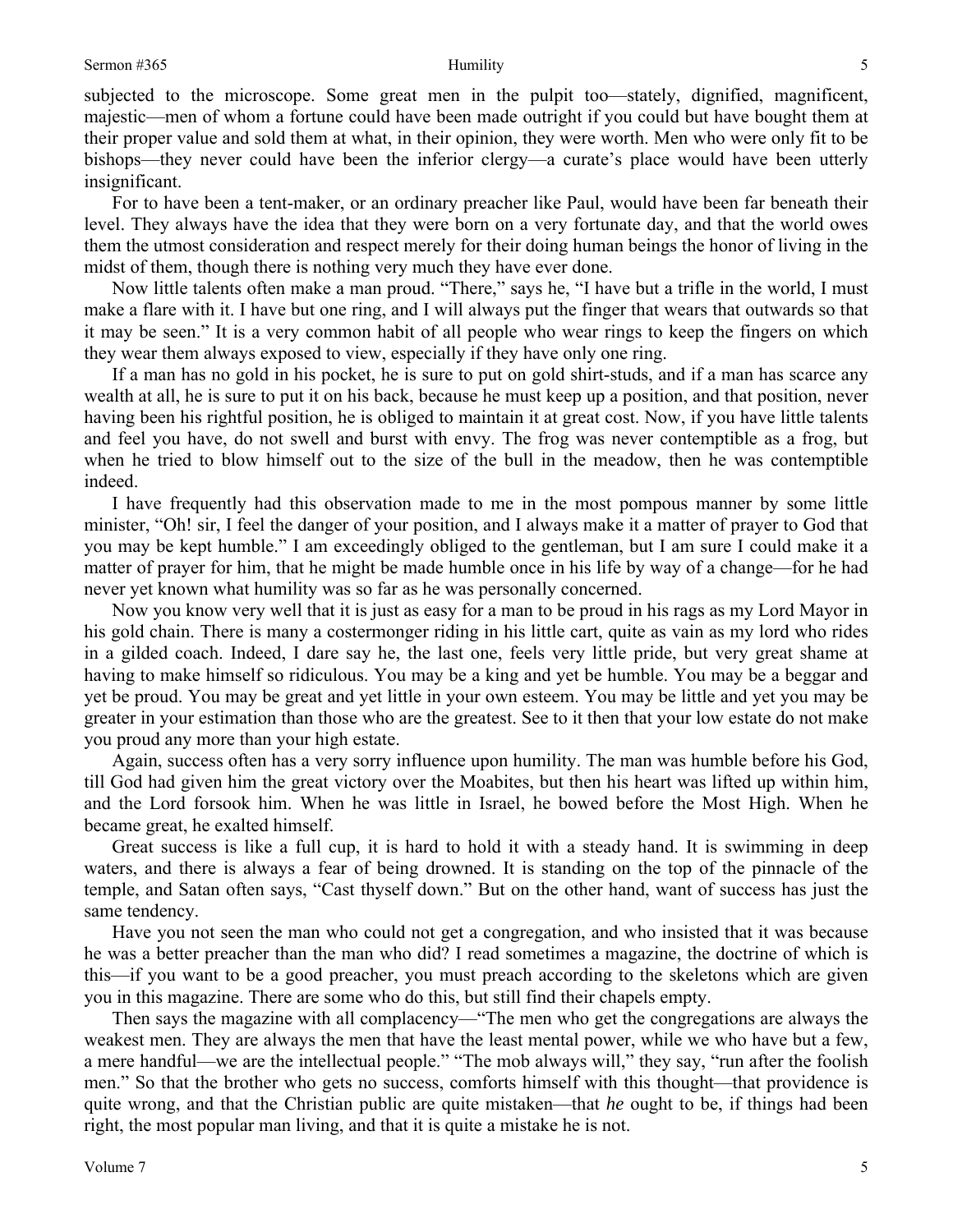Now, want of success has a very great influence on some men to make them feel, "Well, if I cannot succeed in getting other people to think me somebody, I will think everybody else nobody, and I will elevate myself above them all in my own opinion." Now, I am speaking some home-truths. I have received a deal of advice myself, and I think I may sometimes take the liberty of giving it to others. I hope that those who are always thinking of success as certainly involving pride, may also take to themselves the comfortable reflection that their non-success, suggesting as it may very bitter thoughts about their brethren, may also be pride only in another direction.

But then, again. long enjoyment of the Master's presence has a tendency to make us proud. To walk all day in the sunlight brings us in danger of a sunstroke. Better not sit too near the fire or one may get scorched. If we have nothing but full assurance, we may come to be presumptuous. There is nothing like the heat of summer to breed putrefaction.

When you have long-continued joys, fear and tremble for all the goodness of God. But on the other hand, long-continued doubts will breed pride. When a man has long been doubting his God, and mistrusting His promise, what is that but pride? He needs to be somebody and something. He is not willing to believe his God in the dark—thinks in fact, that God deals harshly with him, in allowing him to be in despondency at all. He thinks he always ought to have joy and satisfaction, and so it comes to pass that his doubts and fears are as ready parents of pride, as assurance could have been.

In fact, to cut short a very long story, for I might go on with these two sides of the question all morning, there is not a position in the world where a man cannot be humble if he have grace. There is not a station under heaven where a man will not be proud if left to himself. I pray you, never think that leaving one station and getting into another will be any help to your humility.

'Tis true the peasant boy in the valley of humiliation sang—

*"He that is down need fear no fall He that is low no pride, He that is humble ever shall Have God to be his guide."* 

But I dare say that very same boy was sometimes singing in that very valley songs of despondency, psalms of pride and wicked rebellion against his God. It is not the place, it is the heart. It is not the position, but the grace. That man is as safe on a pinnacle as on level ground, if God hold him up. And he is as much in danger in the valley as he is upon the high place, if God be not with him. If the Lord forsakes him, he will fall in either place. If the Lord be with him, he will stand in every position. I have thus hinted at some of the dangers to which humility is exposed.

**III.** And now, thirdly, SOME OF THE ARGUMENTS BY WHICH WE OUGHT TO BE PROVOKED TO HUMILITY OF SPIRIT.

**1.** First, let us draw some arguments *from ourselve*s. What am I, that I should be proud? I am a man, that is to say, a worm—a thing that is and is not. An angel—how much he surpasses me, and yet the Lord charged His angels with folly, and the heavens were not pure in His sight. How much less, then, should the son of man, a creature full of sin, lift himself up and exalt himself as though he were something? Verily, man at his best estate is altogether vanity. His life a dream, an empty show.

Oh! vain man, why should you be proud? Think of our mortality. In a few more years we shall be worm's meat. Caesar's dust shall be eaten, eaten by the basest of creatures. Take up the skull of some departed one in your hand and say, "What had this man to be proud of?" Go to some morgue and mark the corruption. Look on some body which has been buried but a little while—what a heap of loathsomeness!

And yet you and I carry about with us the elements of all that putridity—the food of all that rottenness. How then dare we be proud? I have at home a picture which is so admirably managed that when you look closely at it, you see two little children in the bloom of youth at play, enjoying each

6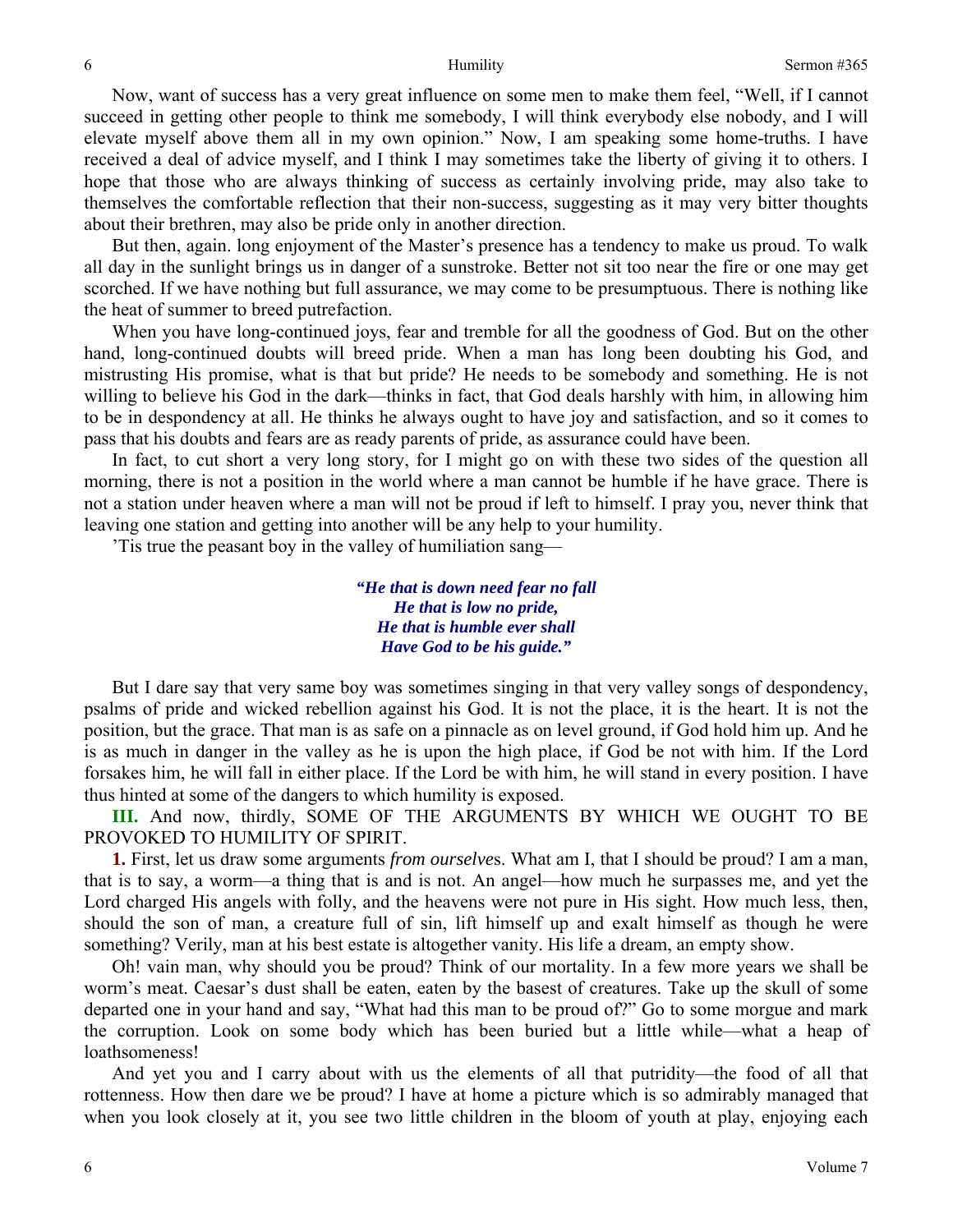other's company. If you go some distance from the picture, the outlines get more and more indistinct, and standing some few yards away from it, it turns into death's head, with vacant, empty eyes, and the bones of the skull and the jaws—a perfect death's head.

Now, this is just ourselves. When we are looking with our poor short-sight of time, we look like fair beings that are full of life. But stand at a Scriptural distance and view these things, and you soon perceive that we are nothing after all but death's heads. What right, then, have we to be proud? Begin not to be proud, man, till your life is secure—and you know that will never be.

You bubble, boast not of the many colors you have—you shall burst directly. You glorious rainbow, exalt not yourself because of your varied hues—when the sun withdraws his light or the cloud removes, you are gone. Oh, you fleecy cloud that is so soon to burst on the earth and be dissipated forever—think not of yourself and your fleecy glories—for you shall soon depart and be gone. Every time your humility gives way and your pride lifts up its head, think that you are mortal and the skeleton may teach you humility.

But there is yet a stronger argument than this. What are you but depraved creatures? When the child of God is at his best, he is no better than a sinner at his worst, except so far as God has made him to differ. "There goes John Bradford—but for the grace of God." Nay, there goes Paul to curse—if not for the grace of God. There goes Peter to be a Judas—unless Christ shall pray for him that his faith fail not. A sinner saved by grace and yet proud! Out on such impudence! God pardon us and deliver us from that evil.

But then, let us think we are not only depraved so that we are inclined to sin, but we have sinned, and how can we then be proud? Sinners whose highest deservings are the wrath of God and the hot flames of hell—how can we venture for a single moment to stand as those who had done anything meritorious or could claim anything of our God? Verily, you and I may stand up today and say, "What is man that thou shouldest be mindful of him, or the son of man that thou visitest him?" The more we think of ourselves, if guided by God's Spirit, the more reasons we shall find for "Serving God with all humility."

**2.** But there are not only reasons in ourselves, there are reasons *in Christ*. Our Master was never exalted above measure. You never detect in Him one proud or scornful glance upon the meanest of the mean or the vilest of the vile. He condescended to men of low estate, but it did not look like condescension in Him. He did it in such a way that there was not the appearance of stooping.

He was always on their level in His heart. He ate and drank and sat with publicans and sinners, and all in such an easy, happy spirit, that no man said of Him, "Look how He stoops." Every one felt that stooping was His natural attitude, that He could not stand up and be proud—it would be unbecoming in Him.

"And shall the servant be above his Master, or the disciple above his Lord?" You that are purseproud, or talent-proud, or beauty-proud, I beseech you, think how unlike you are to the Master. There was nothing in Him that would keep man back *from* Him, but everything that would draw them *to* Him. "He made himself of no reputation, and took upon himself the form of a servant, and being in fashion as a man, he became obedient unto death, even to the death of the cross."

Look at that strange sight and never be proud again. There is the God of heaven and earth, and with the basin in His hand and the towel on His arm, He is washing His disciple's feet. And here are you and I, instead of washing other men's feet, we are for having them to anoint our heads, and pour on the balmy cordial of a flattering unction, that we may say of ourselves, "I am rich and increased in goods," whereas by that very desire, we prove ourselves to be naked, and poor, and miserable. By the love of Christ, then, let us seek to be humble.

**3.** There is yet one other source for arguments, though of course there be so many that I could not mention them all, and that is God's goodness towards us, which should make us exceedingly humble. You remember that text which says, "Put on therefore as the elect of God, bowels of compassion and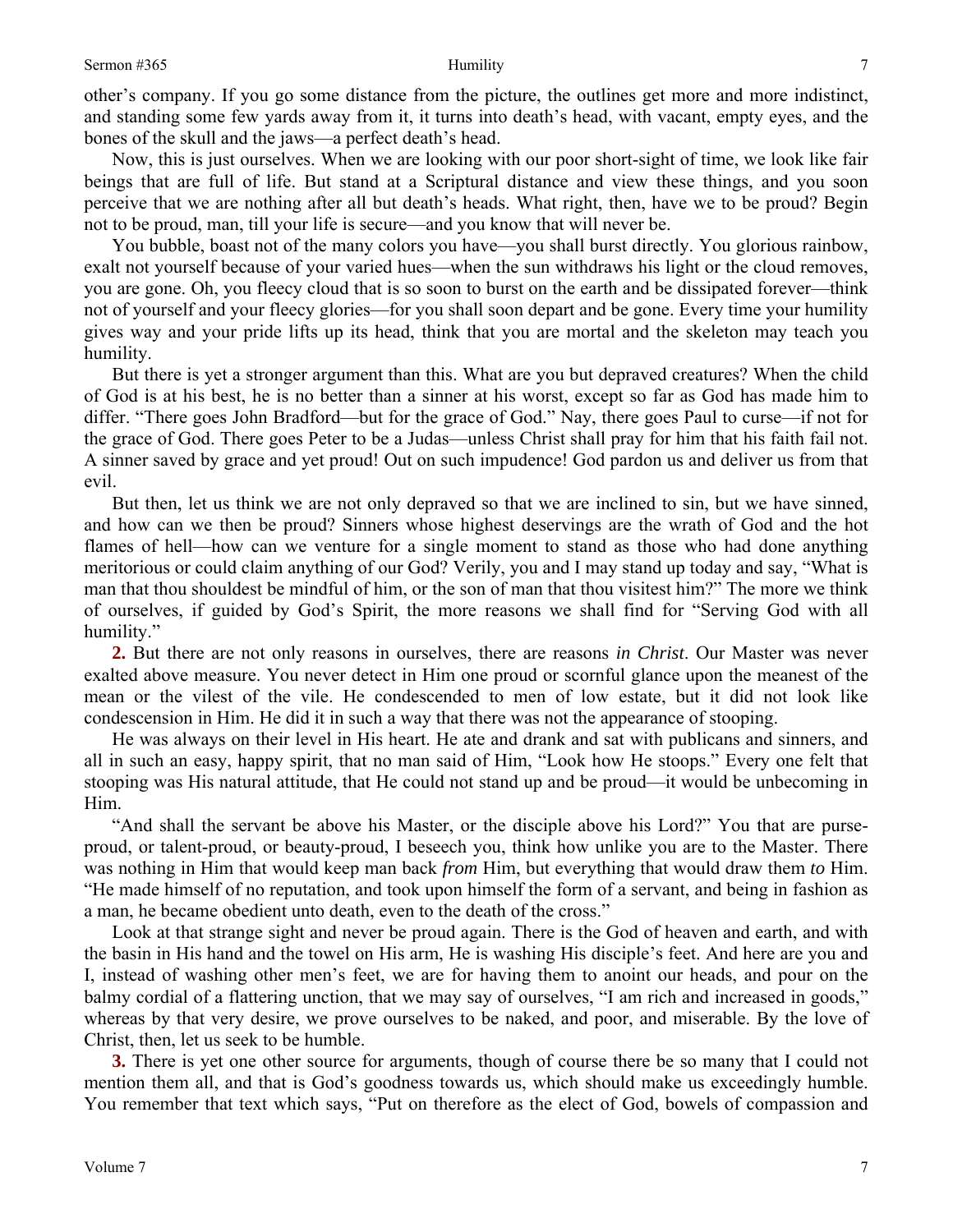humbleness of mind." Now, I have known some who, believing that they were the elect of God, have put on haughtiness of looks.

You know the school I allude to—certain gentlemen who are *the* elect and nobody can ever come near to them. All other Christian people, if saved, which is a great question with them, will at least be saved so as by fire. Verily they appear to read the text thus—"Put on as the elect of God pride and selfconceit."

Like another text which says, "See that ye love one another with a pure heart fervently," which I think some people read the wrong way upwards, and they make it out, "See that ye hate one another with a pure heart *fervently*." And oh! how fervently they have done it. How fervently they have hated one another! Now the mercy of God in having elected us—the mercy of God in having bought us with the precious blood of Jesus—should tend to keep us very low in the dust of self-abasement.

### *"What was there in you that could merit esteem, Or give the Creator delight?"*

What was there in you that Christ should buy you with His precious blood? What in you that you should be made the temple of the Holy Ghost? What is there in you that you should be brought to heaven, that you should be made to sit down with Abraham, and Isaac, and Jacob, at the right hand of God?

What if you have been grafted into the good olive tree? Remember you were once branches of the wild olive and you are now nothing but grafts. What if your branch hangs down with the weight of its produce, yet there was a time when it brought forth nothing but the apples of Sodom, and the grapes of Gomorrah! Bless God and thank Him that the root bears you, but you bear not the root.

What have you that you have not received? Who made you to differ? Your very gifts are given you by electing love. God gave them, not because you deserved them, but because He chose to do so. He has made you a vessel unto honor, chased you and made you in a fair and goodly mold, made you a fair vase, showing forth the skill of the Master.

But who made you, who made you? Look back to that clay pit. Look back to the potter's house, to the fashioning fingers, and the revolving wheel, and surely you will say, "My God, unto You be the praise for what I am, but of myself, I am less than nothing. I am worthless and useless, unto You be all the glory."

**IV.** I shall now come to my last point, upon which, with excessive brevity, I would speak to myself. Indeed, I have been all the morning speaking to myself as much as to you.

I have now a story suggested to me. There was an excellent lady who accosted me one day, and told me that she had always prayed that I might be kept humble. Of course, I was excessively grateful to her, although it was a very usual thing, so I said to her, "But do you not need to pray the same prayer for yourself?" "Oh, no," said she, "there is no necessity. I do not think there is any tendency in me to be proud."

Well, I assured the good lady that I thought it was necessary for her to pray always, for as sure as ever she thought she had no tendency to be proud, that proved at once that she was proud already. We are never, never so much in danger of being proud as when we think we are humble.

Well, now, let us turn to practical account what I have said. You and I have a great work before us. I speak now specially to my church and congregation. We are about to enter into a large edifice, having large designs in our hearts, and hoping that God will give us large success. Let us have humble motives in all this.

I hope we have not built that house that we may say with Nebuchadnezzar, "Behold this great Babylon which I have builded." We must not go to our pulpit and to our pews with this soft note ringing in our ears, "Here will I make unto myself my nest and gain a great name." Or, "Here will be members

8